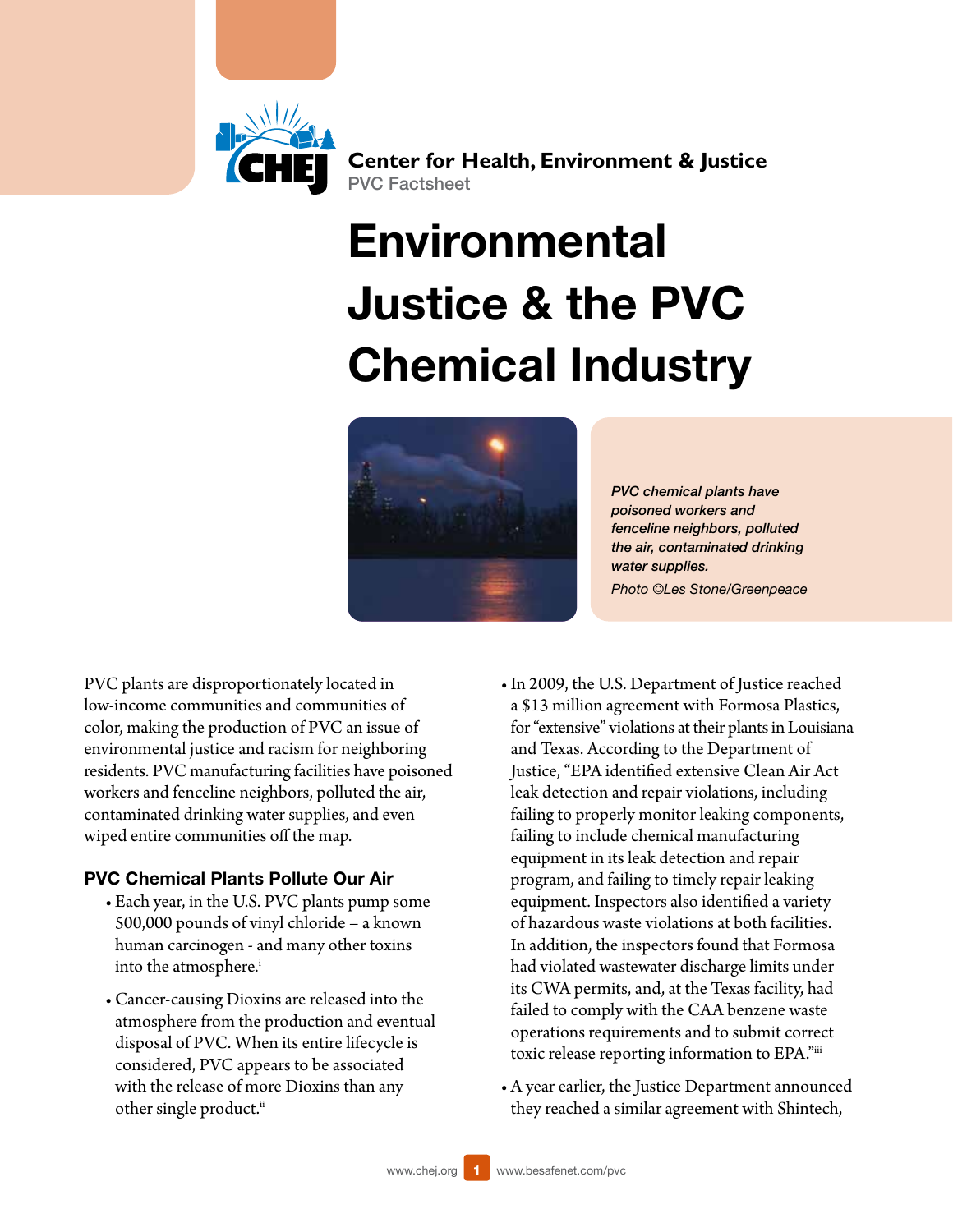the largest manufacturer of PVC in the world. The agreement was also for \$12 million for violating the Clean Air and Water acts as well as the Resources Conservation and Recovery Act (RCRA).[iv](#page-4-3)

- In Delaware City, Delaware, air-monitoring has revealed high concentrations of vinyl chloride near a PVC manufacturing facility, which has been under close state and federal scrutiny for pollution violations.<sup>v</sup>
- • A new study found that cows downwind of the Formosa Plastics plant have DNA damage. The study found that cattle with the DNA damage were oriented around the facility, with the highest damage occurring with those nearby and those downwind. The changes in chromosome structure and other genetic damage can increase the animal's risk of cancer and reproductive damage[.vi](#page-5-1)

## PVC Chemical Plants Foul Our Water

- In Lake Charles, Louisiana, a jury found one of the United States' leading PVC manufacturers liable for "wanton and reckless disregard of public safety", caused by one of the largest chemical spills in the nation's history which contaminated the groundwater underneath the surrounding community.<sup>vii</sup> The company was charged with dumping an estimated 19-47 million pounds of ethylene dichloride, a suspected human carcinogen, into the local estuary. [viii](#page-5-3)
- In Pottstown, Pennsylvania, chemical waste dumped in lagoons at the OxyChem PVC plant contaminated groundwater and is now targeted for cleanup under the federal Superfund program.<sup>[ix](#page-5-4)</sup>
- • In Point Comfort, Texas, vinyl chloride was discovered in wells near a Formosa PVC chemical plant, and the company had to spend one million dollars cleaning up contaminated groundwater. This same company was fined in 1991 for over \$3 million (U.S.) for hazardous waste violations related to the groundwater contamination. $^x$

• Borden Chemicals and Plastics and the federal government reached a settlement under which Borden would pay a \$3.6 million penalty and clean up groundwater pollution at its plant in Geismar, LA. The fine was described by a U.S. Attorney as "the largest ever for hazardous-waste law violations in Louisiana." The settlement ended a case in which the EPA claimed Borden failed to investigate and clean up contamination at its site, failed to report toxic spills, and ran an incinerator without the proper license. Borden said in a news release that the penalty is "less than 1 percent of the \$800 million judgment sought by the government." [xi](#page-5-6)

# PVC Fenceline Communities Demolished & Wiped Off the Map

- • In 2003, in Plaquemine, Louisiana, a trailer park development was relocated after being contaminated by vinyl chloride groundwater contamination, but only after women suffered from an abnormal number of miscarriages in the tainted area. Residents had been drinking contaminated water for at least five years.[xii](#page-5-7)
- • Reveilletown, Louisiana was once a small African-American town adjacent to a PVC facility owned by Georgia-Gulf. In the 1980s, after a groundwater toxic plume of vinyl chloride began to seep under homes, Georgia-Gulf agreed to permanently evacuate the entire community of one hundred and six residents. Reveilletown has since been demolished. [xiii](#page-5-8)
- Management at Dow Chemical's neighboring PVC factory followed suit soon afterwards, buying out all of the residents of the small town of Morrisonville. [xiv](#page-5-9)

## Workers Exposed to Highly Toxic Chemicals

• According to the International Agency for Research on Cancer and the U.S. National Toxicology Program, vinyl chloride is a known human carcinogen, and ethylene dichloride is a probable human carcinogen. Workers in plants that manufacture PVC or its feedstocks receive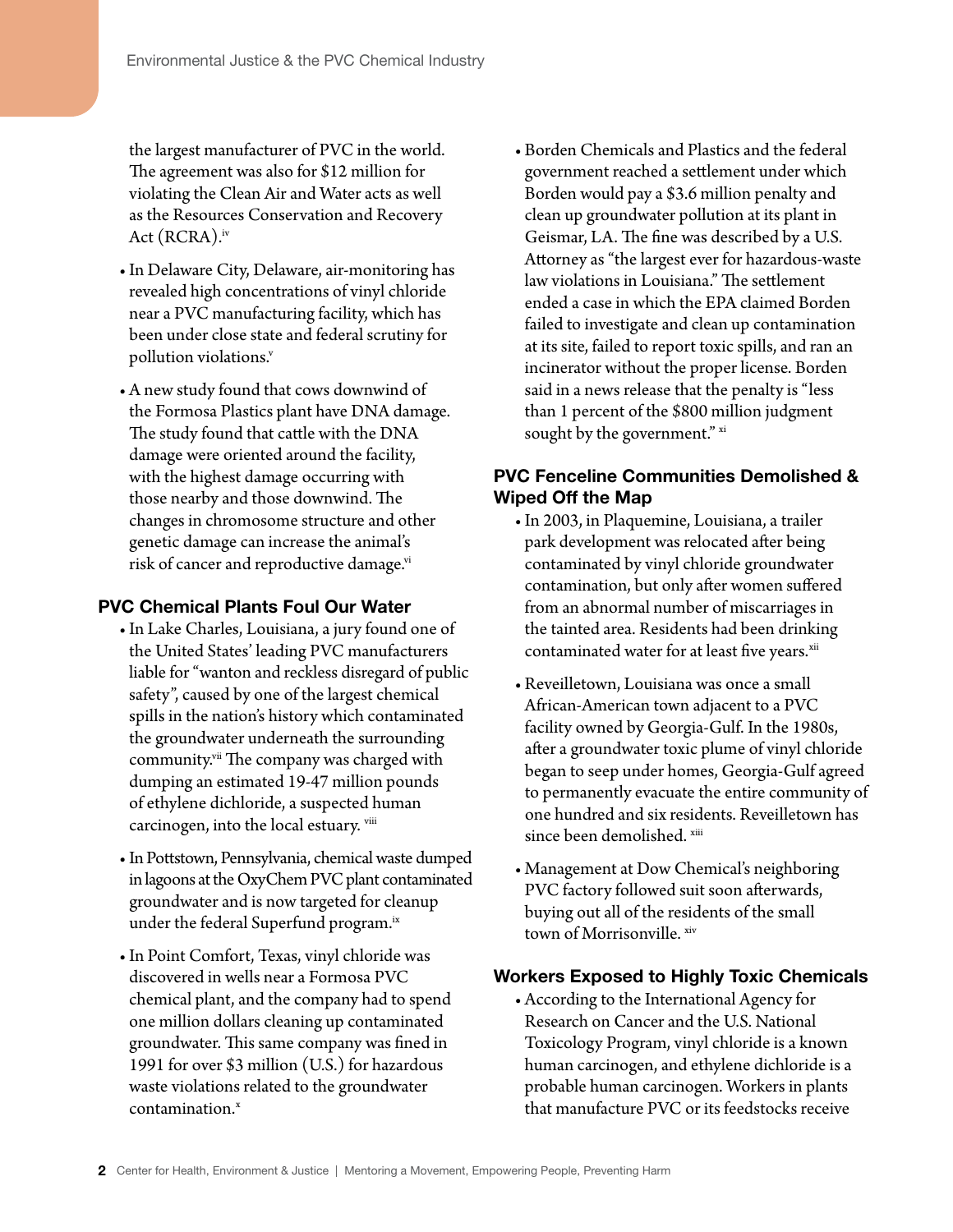

*PVC workers are regularly exposed to toxic chemicals such as vinyl chloride, a known human carcinogen. Photo © Les Stone/Greenpeace*

the highest exposures to these compounds in workplace air—81,000 U.S. workers are

regularly exposed to vinyl chloride, while 77,000 are exposed to EDC. [xv](#page-5-10)

- • PVC workers are regularly exposed to toxic phthalates; according to the National Toxicology Program, "workers may be exposed to relatively high concentrations during the compounding of DEHP with PVC resins. The major route of exposure is inhalation." [xvi](#page-5-11)
- • Studies have documented links between working in PVC facilities and the increased likelihood of developing diseases including angiosarcoma, a rare form of liver cancer [xvii](#page-5-12), brain cancer [xviii](#page-5-13), lung and liver cancer [xix](#page-5-14) [xx](#page-5-15), lymphomas, leukemia, and liver cirrhosis [xxi.](#page-5-16)
- • Workplace exposures in PVC facilities have

 been significantly reduced from the levels of the 1960s, however there is no threshold below which vinyl chloride does not increase the risk of cancer. Thus, current exposures in the U.S. continue to pose cancer hazards to workers. Furthermore, occupational exposure to VCM remains extremely high in some facilities in Eastern Europe and Asia. [xxii](#page-5-17)

• In addition to chronic diseases, PVC workers face deadly hazards from accidents and explosions at PVC manufacturing plants (USCSB 2007). For instance on April 23, 2004, a PVC plant in Illinois exploded, sending a plume of toxic smoke for miles around surrounding communities. Five workers were killed, four towns were evacuated, several highways closed, a no-fly zone declared, and three hundred firefighters from twenty-seven surrounding communities battled the flames for three days. [xxiii](#page-5-18) A report by a U.S. federal agency investigating the explosion revealed the plant owners were aware of the potential for a major catastrophe and didn't take sufficient measures to prevent the accident. [xxiv](#page-5-19)

# The Vinyl Industry Kept the Workers and the Government in the Dark about the Health Risks of Manufacturing PVC

• According to the Environmental Working Group, "The story of vinyl chloride is a tale of corporate deception in which chemical industry executives kept workers and government health officials in the dark about the debilitating and sometimes fatal consequences of working with the chemical. As evidence emerged over a 20 year period that vinyl chloride caused signature injuries such as disintegration of the bones in the fingers and then fatal liver cancer, and perhaps other cancers, the chemical industry engaged in an increasingly complex and coordinated plot to keep anyone from knowing the chemical's true hazards. Over a 15-year period: workers were exposed to levels of vinyl chloride that were known to cause injury and not told; scientists were pressured to rewrite publications; information was withheld from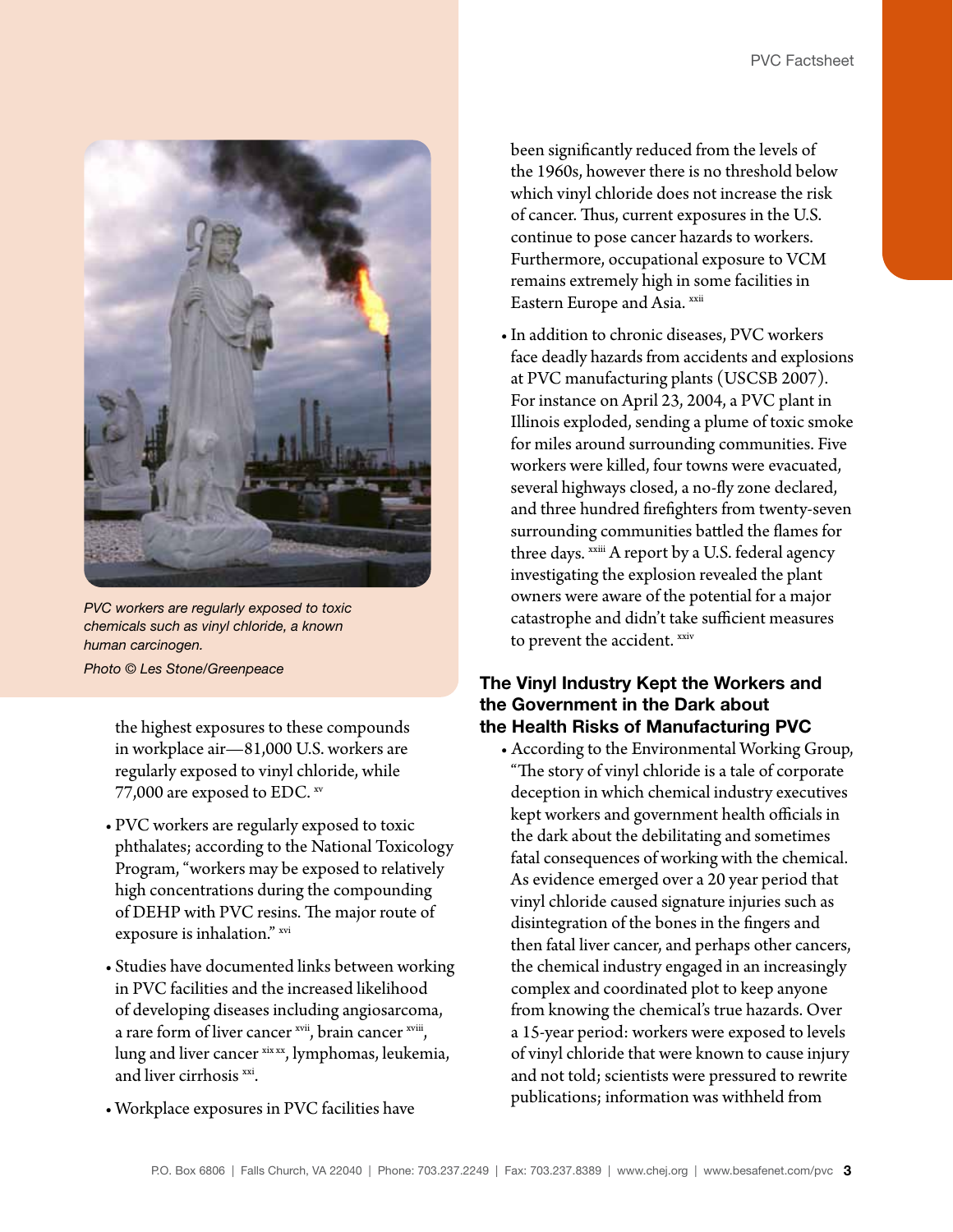government health officials; health exams were given under false pretense to keep workers in the dark about what was happening to them; studies were terminated to avoid producing damaging evidence; and pacts of silence were agreed to and executed." [xxv](#page-5-20)

# Mossville, Louisiana & Environmental Racism

Mossville, Louisiana is a historic African American community nestled amid an alarming number of PVC production facilities. It is the vinyl manufacturing capital of America, as the Calcasieu Parish region, is home to more PVC chemical plants than anywhere else in the country. A 1999 U.S. Environmental Protection Agency (EPA) study found vinyl chloride levels in ambient air greater than 100 times the state air quality standard.<sup>[xxvi](#page-6-0)</sup> Companies located in the area (Georgia Gulf, Conoco Phillips, Entergy, PPG Industries, and Sasol) have reported releasing dioxins, a cancer-causing, highly toxic group of chemicals, according to EPA's Toxics Release Inventory.[xxvii](#page-6-1) Independent studies have confirmed groundwater is threatened by liquid

toxic leachate, and there are contaminated fish, vegetables, and fruit in the area.<sup>xxviii</sup>

The health and well being of Mossville residents has been harmed with elevated rates of disease. Studiesby the U.S. Agency for Toxic Substances and Disease Registry (ATSDR) found alarming results — residents had more than three times the national average of dioxins in their blood, elevated dioxins in breast milk, and high cancer mortality rates.<sup>[xxiz](#page-6-3)</sup> A university study found Mossville residents were two to three times more likely to suffer from health problems, including a high incidence of ear, nose, and throat illnesses, central nervous system disturbances, and cardiovascular problems, as well as increased skin, digestive, immune, and endocrine disorders.xxx

Ever determined to reclaim their lives, Mossville residents have fought back against the polluters and had real results, including winning relocation for many families due to a 1994 Condea Vista spill of one million pounds of ethylene dichloride that caused well water contamination.<sup>[xxxi](#page-6-5)</sup> Mossville citizens also successfully advocated at the national level, achieving a 2005 U.S. Court of Appeals



*David and Diane Prince in front of their former home across the street from a PVC chemical plant in Mossville, Louisiana. The Prince family battled pollution from the PVC chemical plants for many years. Photo ©* 

*Les Stone/Greenpeace*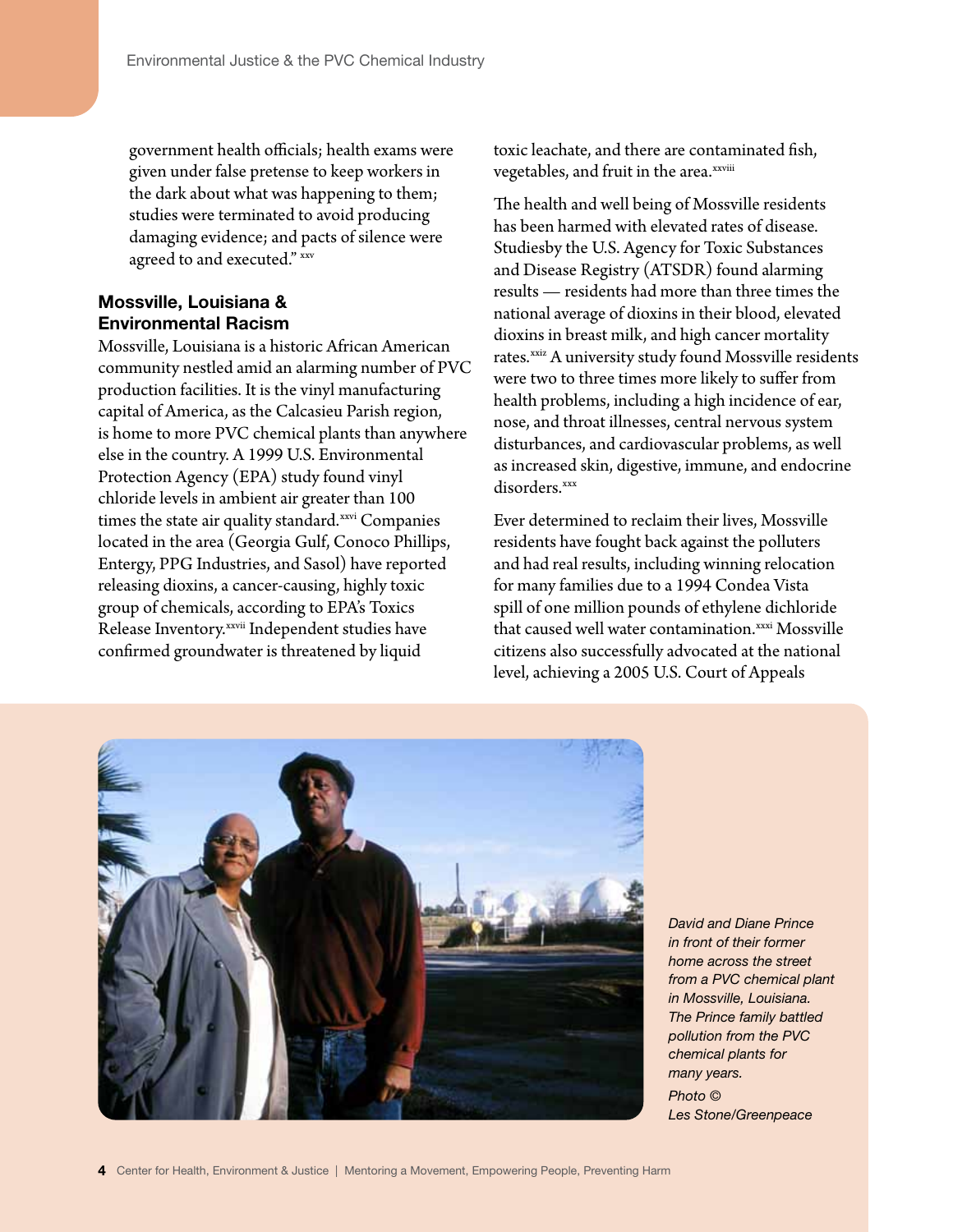decision to change outdated and ineffective EPA emissions standards for vinyl chloride plants.<sup>[xxxii](#page-6-6)</sup> Mossville Environmental Action Now (MEAN) brought the first ever environmental human rights legal challenge against the U.S. Government that is being reviewed by the Inter-American Commission on Human Rights of the Organization of American States. More recently, MEAN compiled data from the USEPA and ATSDR and found 77% of the mixture of dioxin compounds released by the Georgia Gulf PVC plant were the same dioxin

compounds that made up 77% of the dioxins detected in the blood of Mossville residents. This finding shows that residents are accumulating the same mixture of dioxin compounds being released from the Georgia Gulf PVC plant and this mixture includes the most toxic forms of dioxin.[xxxiii](#page-6-7)

Next time you pick up that PVC backpack or look at the PVC flooring in your children's school, think about communities such as Mossville, Louisiana where these products are created.

## *What Can I Do? Take Action for Healthy PVC-Free Schools*

Safer and cost-effective alternatives are already available for virtually every PVC product in our nation's schools. Here's how you can help today:

- **Encourage your school** to renovate or build their school with PVC-free building materials such as PVC-free linoleum flooring and TPO roofing.
- **Encourage your school district, county or state** to adopt a healthy PVC-free policy to avoid the use of PVC building materials and office supplies in favor of safer cost-effective alternatives.
- • **Educate parents, teachers and students! Organize a screening of Blue Vinyl and Sam**

**Suds** for your PTA, teacher's union, or concerned students.

- • **Encourage organizations**, such as teacher's unions and parenting groups, to endorse the campaign.
- • **Back to school go PVC-free!** When buying your back-to-school supplies, shop for PVC-free products.
- • **Get involved today!** If you're interested in getting involved, contact CHEJ at mike@chej.org or 212-964-3680.

#### **References**

<span id="page-4-0"></span>i Earthjustice. 2008. "Groups head to court to seek protection from PVC plant pollution." Press Release. October 22. Online: [http://www.earthjustice.org/news/press/2008/](http://www.earthjustice.org/news/press/2008/groups-head-to-court-to-seek-protection-from-pvc-plant-pollution.html) [groups-head-to-court-to-seek-protection-from-pvc-plant](http://www.earthjustice.org/news/press/2008/groups-head-to-court-to-seek-protection-from-pvc-plant-pollution.html)[pollution.html](http://www.earthjustice.org/news/press/2008/groups-head-to-court-to-seek-protection-from-pvc-plant-pollution.html) (21 October 2009).

<span id="page-4-1"></span>ii Thornton, J. 2002. *Environmental impacts of polyvinyl chloride building materials – A Healthy Building Network report*. Washington, DC: Healthy Building [Network.](http://www.healthybuilding.net/pvc/Thornton_Enviro_Impacts_of_PVC.pdf) Online: [http://www.healthybuilding.net/pvc/Thornton\\_Enviro\\_](http://www.healthybuilding.net/pvc/Thornton_Enviro_Impacts_of_PVC.pdf) [Impacts\\_of\\_PVC.pdf](http://www.healthybuilding.net/pvc/Thornton_Enviro_Impacts_of_PVC.pdf)(21 October 2009).

<span id="page-4-2"></span>iii U.S. Department of Justice. 2009. "Formosa Plastics agrees to resolve multiple environmental violations at plants in Texas and Louisiana." Press Release. September 29. Online: [http://www.prnewswire.com/news-releases/](http://www.prnewswire.com/news-releases/formosa-plastics-agrees-to-resolve-multiple-environmental-violations-at-plants-in-texas-and-louisiana-62715462.html) [formosa-plastics-agrees-to-resolve-multiple-environmen](http://www.prnewswire.com/news-releases/formosa-plastics-agrees-to-resolve-multiple-environmental-violations-at-plants-in-texas-and-louisiana-62715462.html)[tal-violations-at-plants-in-texas-and-louisiana-62715462.](http://www.prnewswire.com/news-releases/formosa-plastics-agrees-to-resolve-multiple-environmental-violations-at-plants-in-texas-and-louisiana-62715462.html) [html](http://www.prnewswire.com/news-releases/formosa-plastics-agrees-to-resolve-multiple-environmental-violations-at-plants-in-texas-and-louisiana-62715462.html) (21 October 2009).

<span id="page-4-3"></span>iv Greenemeier, L. 2008. "PVC producer fined \$12 million for environmental damage." *Scientific American*, December 2. Online: [http://www.scientificamerican.com/blog/60](http://www.scientificamerican.com/blog/60-second-science/post.cfm?id=pvc-producer-fined-12-million-for-e-2008-12-02) [second-science/post.cfm?id=pvc-producer-fined-12-mil](http://www.scientificamerican.com/blog/60-second-science/post.cfm?id=pvc-producer-fined-12-million-for-e-2008-12-02)-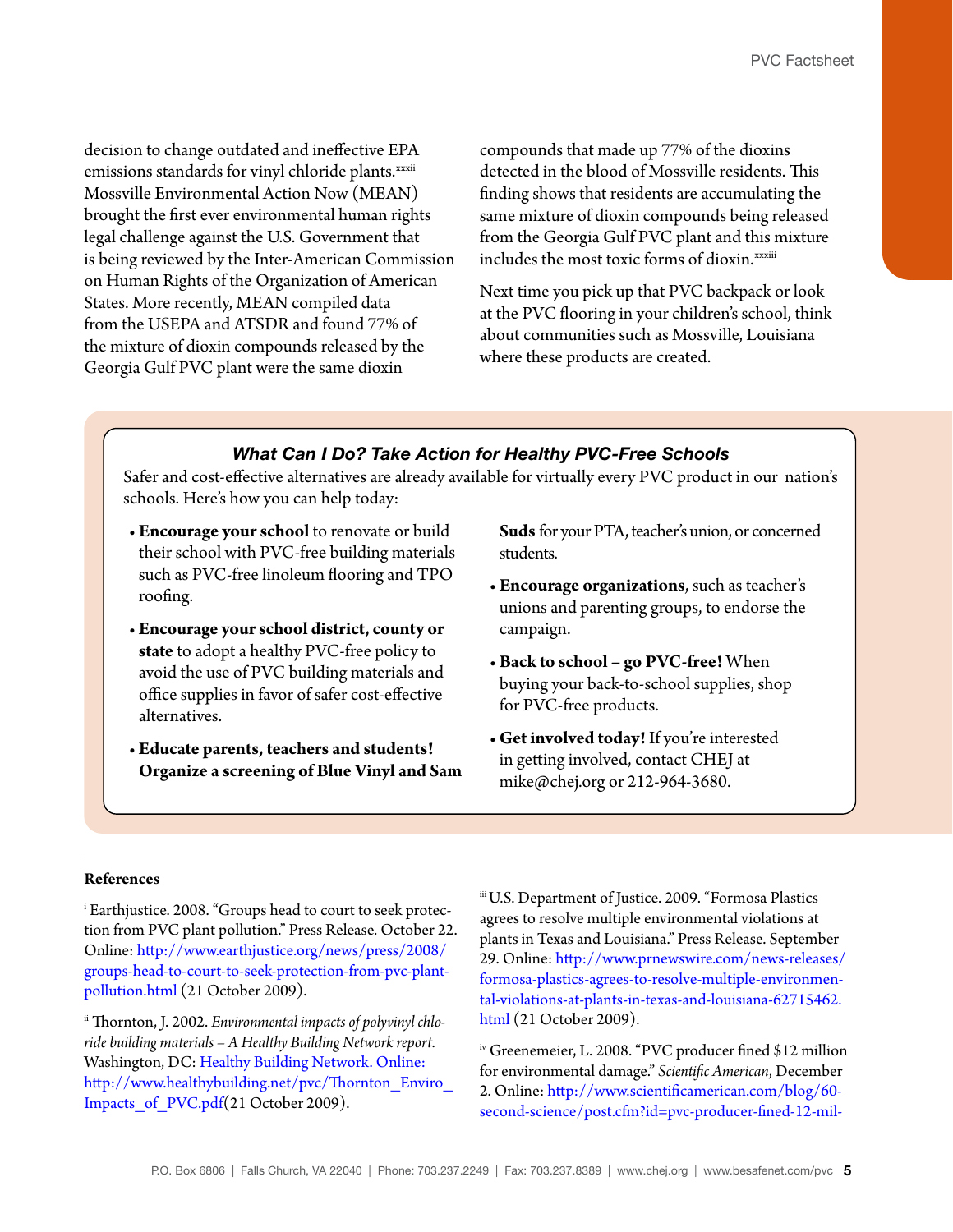#### [lion-for-e-2008-12-02](http://www.scientificamerican.com/blog/60-second-science/post.cfm?id=pvc-producer-fined-12-million-for-e-2008-12-02) (21 October 2009).

<span id="page-5-0"></span><sup>v</sup> Montgomery, J. Del. City plant named in pollution lawsuit. *The News Journal*, October 2. Online: [http://](http://www.besafenet.com/pvc/news/archives/2008/10/october_23_-_de.htm) [www.besafenet.com/pvc/news/archives/2008/10/octo](http://www.besafenet.com/pvc/news/archives/2008/10/october_23_-_de.htm)ber 23 - de.htm (21 October 2009).

<span id="page-5-1"></span>v<sup>i</sup> Cimitile, M. 2009. "A toxic home on the range?" *Environmental Health News*, March 9. Online: [http://](http://www.environmentalhealthnews.org/ehs/news/toxic-home-on-the-range) [www.environmentalhealthnews.org/ehs/news/toxic](http://www.environmentalhealthnews.org/ehs/news/toxic-home-on-the-range)[home-on-the-range](http://www.environmentalhealthnews.org/ehs/news/toxic-home-on-the-range) (21 October 2009).

<span id="page-5-2"></span>vii Chemistry and Industry. 1997. "Condea Vista punished over leaks." Online: [http://www.accessmylibrary.com/](http://www.accessmylibrary.com/article-1G1-20205376/condea-vista-punished-over.html) [article-1G1-20205376/condea-vista-punished-over.html](http://www.accessmylibrary.com/article-1G1-20205376/condea-vista-punished-over.html) (21 October 2009).

<span id="page-5-3"></span>viii Lewis, S. 1999. *Formosa Plastics – A briefing paper on waste, safety and financial issues including U.S. campaign finance abuses*. Waverly, MA.

<span id="page-5-4"></span>ix Alliance for a Clean Environment. 2008. "Why get involved?" Stowe, PA. Online: [http://www.acereport.org/](http://www.acereport.org/oxy3.html) [oxy3.html](http://www.acereport.org/oxy3.html) (21 October 2009).

<span id="page-5-5"></span><sup>x</sup> Lewis, S. 1999. *Formosa Plastics – A briefing paper on waste, safety and financial issues including U.S. campaign finance abuses*. Waverly, MA.

<span id="page-5-6"></span>xi United Church of Christ Commission for Racial Justice. 1998. *From plantations to plants: Report of the Emergency National Commission of Environmental and Economic Justice in St. James Parish, Louisiana*. Cleveland, OH. September 15. Online: [http://www.ejrc.cau.edu/convent\\_report.](http://www.ejrc.cau.edu/convent_report.html) [html](http://www.ejrc.cau.edu/convent_report.html) (21 October 2009).

<span id="page-5-7"></span>xii Bragg, R. 2003. "Toxic water numbers days of a trailer park." *The New York Times*, May 5. Online: [http://www.](http://www.nytimes.com/2003/05/05/us/toxic-water-numbers-days-of-a-trailer-park.html?pagewanted=all) [nytimes.com/2003/05/05/us/toxic-water-numbers-days](http://www.nytimes.com/2003/05/05/us/toxic-water-numbers-days-of-a-trailer-park.html?pagewanted=all)[of-a-trailer-park.html?pagewanted=all](http://www.nytimes.com/2003/05/05/us/toxic-water-numbers-days-of-a-trailer-park.html?pagewanted=all) (21 October 2009).

<span id="page-5-8"></span>xiii United Church of Christ Commission for Racial Justice. 1998. *From plantations to plants: Report of the Emergency National Commission of Environmental and Economic Justice in St. James Parish, Louisiana*. Cleveland, OH. September 15. Online: [http://www.ejrc.cau.edu/convent\\_report.](http://www.ejrc.cau.edu/convent_report.html) [html](http://www.ejrc.cau.edu/convent_report.html) (21 October 2009).

<span id="page-5-9"></span>xiv United Church of Christ Commission for Racial Justice. 1998. *From plantations to plants: Report of the Emergency National Commission of Environmental and Economic Justice in St. James Parish, Louisiana*. Cleveland, OH. September 15. Online: [http://www.ejrc.cau.edu/convent\\_report.](http://www.ejrc.cau.edu/convent_report.html)

[html](http://www.ejrc.cau.edu/convent_report.html) (21 October 2009).

<span id="page-5-10"></span>xv ATSDR (Agency for Toxic Substances and Disease Registry). 1995. *Toxicological profile for Vinyl Chloride* (update). Washington, DC: U.S. Public Health Service. And 1993. *Toxicological profile for 1,2-Dichloroethane*. Washington, DC: U.S. Public Health Service.

<span id="page-5-11"></span>xvi National Toxicology Program Center for the Evaluation of Risks to Human Reproduction. 2000a. *NTPCERHR Expert Panel Report on Di(2-ethylhexyl)phthalate*. Washington, DC: U.S. Department of Health and Human Services.

<span id="page-5-12"></span>xvii Creech, J. and M. Johnson. 1974. Angiosarcoma of liver in the manufacture of polyvinyl chloride. *Journal of Occupational Medicine* 16: 150-151.

<span id="page-5-13"></span>xviii Lewis, R. et al. 2002. A case-control study of angiosarcoma of the liver and brain cancer at a polymer production plant. *Journal of Occupational Medicine* 45: 538-545.

<span id="page-5-14"></span>xix Mastrangelo, G. 2003. Lung cancer risk in workers exposed to poly(vinyl chloride) dust: A nested case-referent study. *Occupational and Environmental Medicine* 60: 423-428.

<span id="page-5-15"></span><sup>xx</sup> Gennaro, V. et al. 2003. Reanalysis of mortality in a petrochemical plant producing vinyl chloride and polyvinyl chloride. *Epidemiologia E Prevenzione* 27: 221-225.

<span id="page-5-16"></span><sup>xxi</sup> Gennaro, V. et al. 2003. Reanalysis of mortality in a petrochemical plant producing vinyl chloride and polyvinyl chloride. *Epidemiologia E Prevenzione* 27: 221-225.

<span id="page-5-17"></span>xxii Thornton, J. 2002. *Environmental impacts of polyvinyl chloride building materials – A Healthy Building Network report.* Washington, DC: Healthy Building Network. Online: [http://www.healthybuilding.net/pvc/Thornton\\_Enviro\\_](http://www.healthybuilding.net/pvc/Thornton_Enviro_Impacts_of_PVC.pdf) Impacts of PVC.pdf (21 October 2009).

<span id="page-5-18"></span>xxiii Steingraber, S. 2005. "The pirates of Illiopolis." *Orion Magazine*, May / June. Online: [http://www.orionmaga](http://www.orionmagazine.org/index.php/articles/article/153/)[zine.org/index.php/articles/article/153/](http://www.orionmagazine.org/index.php/articles/article/153/) (21 October 2009).

<span id="page-5-19"></span>xxiv U.S. Chemical Safety Board. 2007. "CSB issues final report and safety video on Formosa Plastics explosion in Illinois, concludes that company and previous owner did not adequately plan for consequences of human error," Press Release, March 6.

<span id="page-5-20"></span>xxv The Environmental Working Group. "Chemical industry archives – vinyl chloride." Online: [http://www.chemi](http://www.chemicalindustryarchives.org/dirtysecrets/vinyl/1.asp)[calindustryarchives.org/dirtysecrets/vinyl/1.asp](http://www.chemicalindustryarchives.org/dirtysecrets/vinyl/1.asp) (21